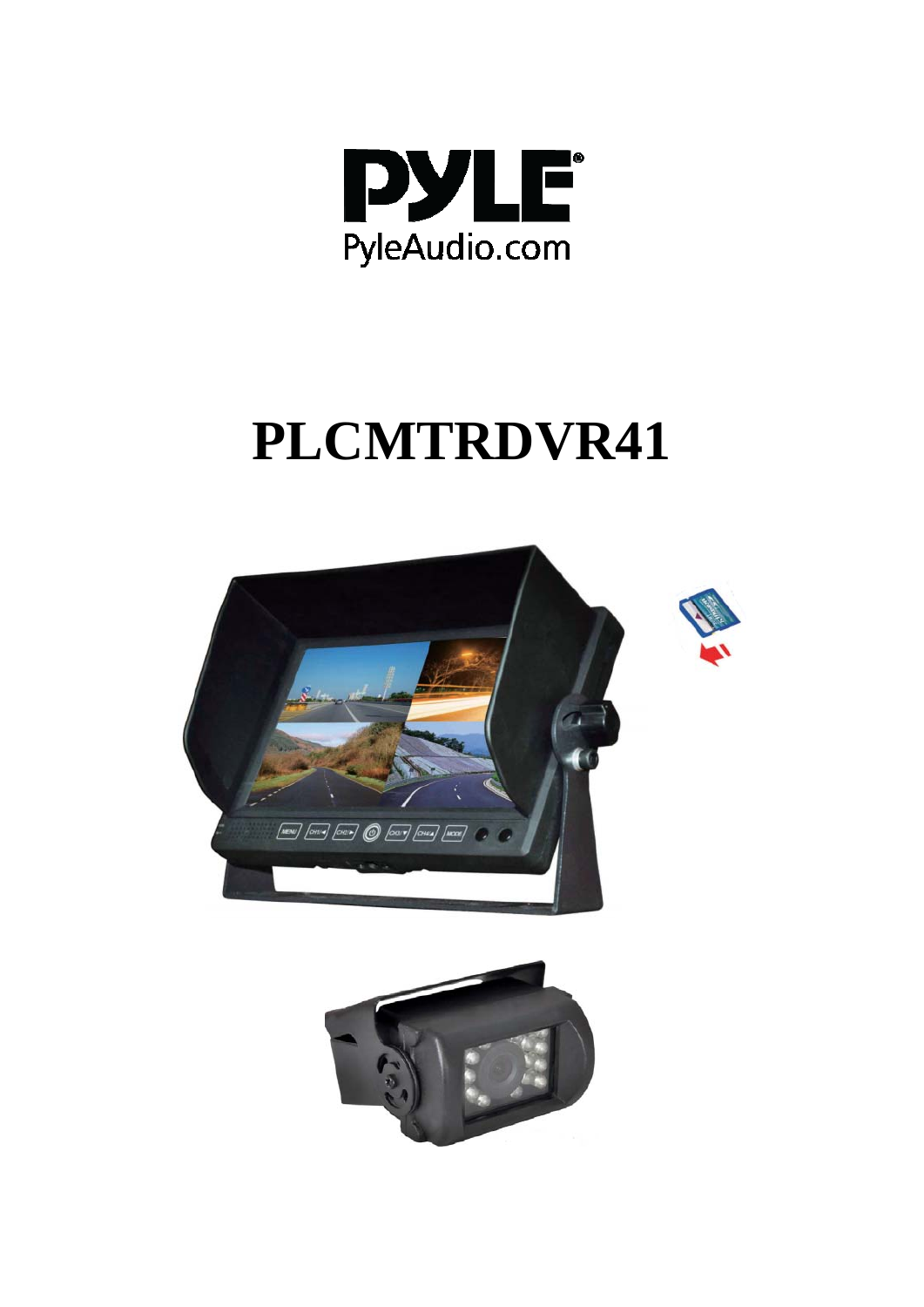#### **Notice**

For your safety, don't watch video or operate monitor when driving. Non-professionals don't dismantle the product without permission. Please consult after service agency or send it to the local service department when product in failure.

Caution: Please install the product in legal position; we disclaim any legal liability due to incorrect installation.

Attention: When in cold weather, there appears dark screen during starting up. The display screen will slowly resume to normal with the increasing temperature after power on.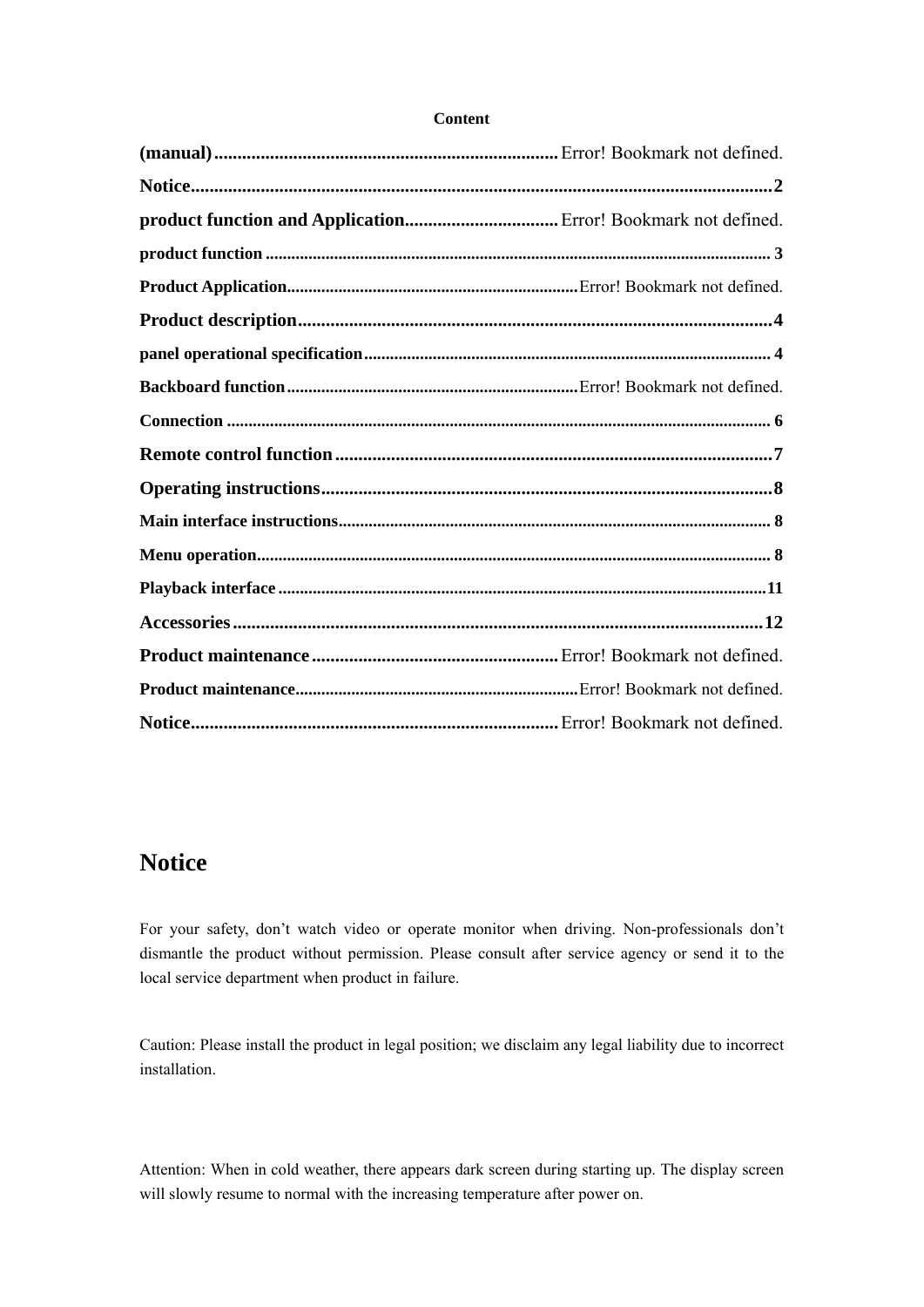#### **Product function and Application**

- 7'' Digital LCD panel ,16:9 display
- Resolution: $800*R.G.B*480$
- Panel key : touch button
- Remote control
- System language: English, Simplify Chinese, Traditional Chinese
- System resource:4 ways real time record
- Video standard: PAL & NTSC
- Image compression: MOTION JPEG
- Video compression: AD PCM
- AV format :AV record the real time
- video record: Automatic
- Searching by: file name .time
- 4 channel with 4 pin connector or RCA connector (optional)
- Audio input 1 channel with 4 pin connector or RCA connector
- Display Single. Quad picture
- DVR image: 640\*480
- recording Speed: 30 FPS
- Video Save: SD card support 32G
- Local playback : support
- Trigger input :4 triggers
- one battery built in PCB board
- Power supply: DC-12V -24V
- Working temperate:0℃~60℃
- Bracket : U shape iron bracket or stand bracket
- sunshade
- Storage temperate: -10℃~70℃
- 180mm\*121mm\*24mm Dimension: 180mm\*121mm\*24mm
- weight:0.63KGS

### **Product Application**

This product adopts digital TFT panel display real-time monitoring of high definition, the SD card storage medium. The monitor built in DVR single image recording or quad image recording function. Support one audio recording, with speaker and remote control. easy to be installed in different kinds of vehicles. With on radiation, low consumption, beautiful and vivid image, nice panel, adjustable pole distance etc features.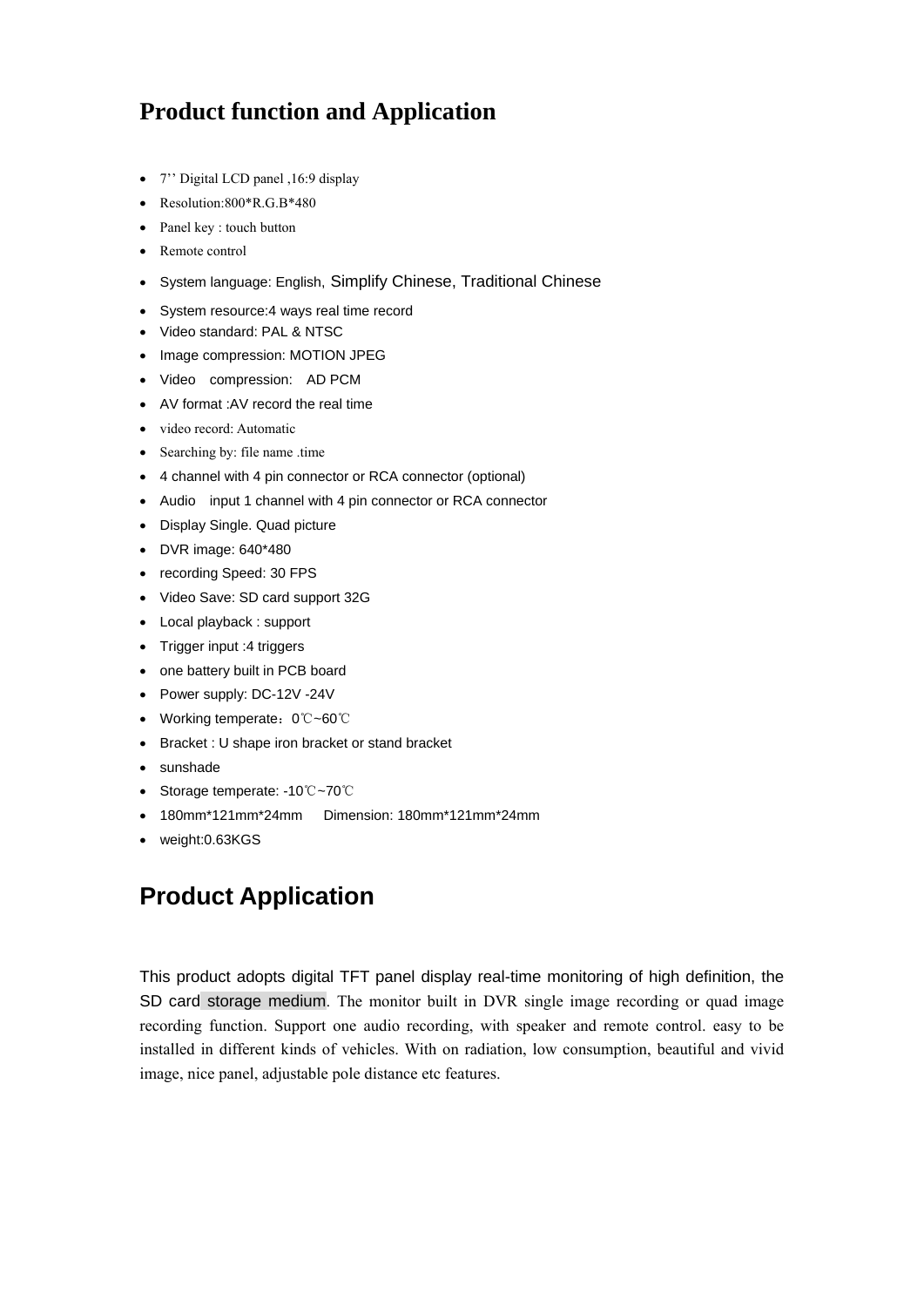### **Product description**

### **panel operational specification**



- 1) sunshade
- 2) **7 inch LCD screen**
- 3) DVR indicator light: Blue is power on, flash red is recording
- 4) Loud speaker





POWER: when power on, recording /stop recording switch. Long press power key to

three seconds can turn off monitor. Short press power key can turn on monitor. To choose play /pause in menu status. Long press power key to ten seconds can reset system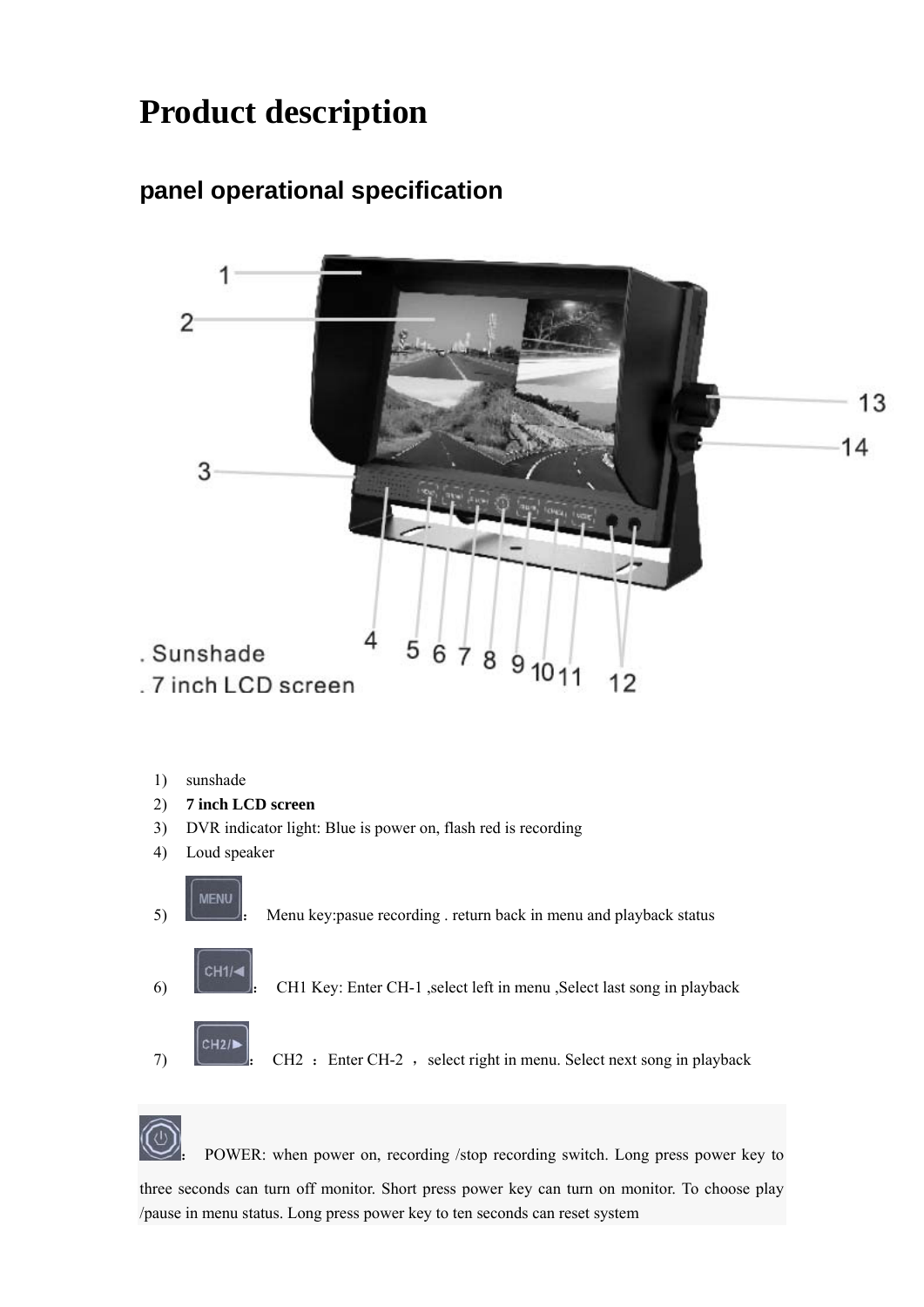8)  $\boxed{\text{CH3/}}$ : CH3: Enter CH3, Select down direction in menu status. It's volume decrease in playback status

- 9) **CH4/A**<br> **EXECH4:** Enter CH4, select up direction in menu status. It's Volume increase in playback status
- **MODE** 10) : Mode: quad images button To choose the volume decrease/ play /pause in playback status
- 11) Remote window
- 12) Plastic screw
- 13) screw

 $14)$  screw

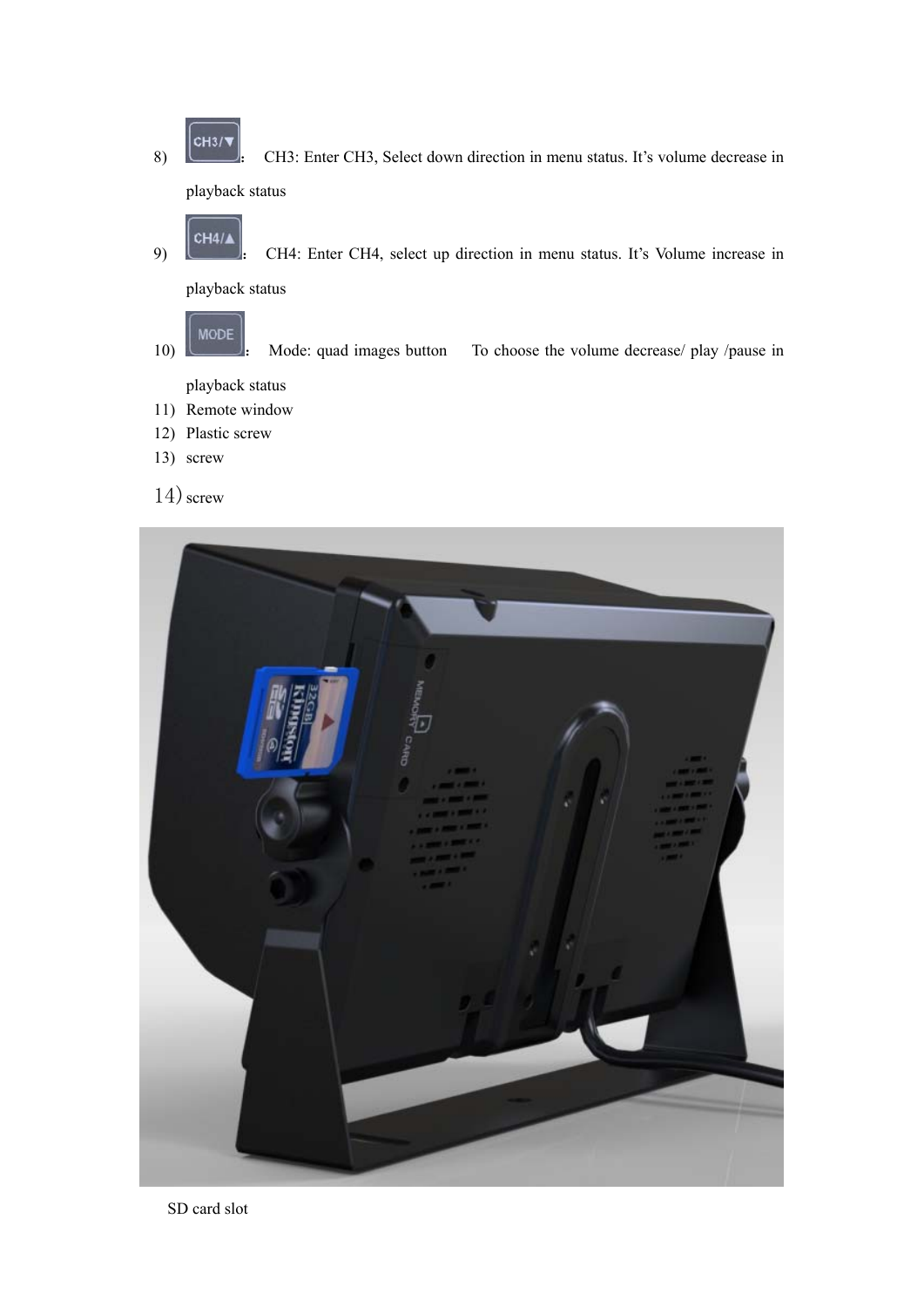### **3**、**Connection**

4 PIN



Red: DC 12V /24V power supply

Black wire: ground

Brown wire: CH1 trigger Green wire: CH2 trigger Blue wire: CH3 trigger Grey wire: CH4 trigger

- 1、 CH1 : V1 signal input
- 2、 CH2: V2 signal input
- 3、 CH3: V3 signal input
- 4、 CH4: V4 signal input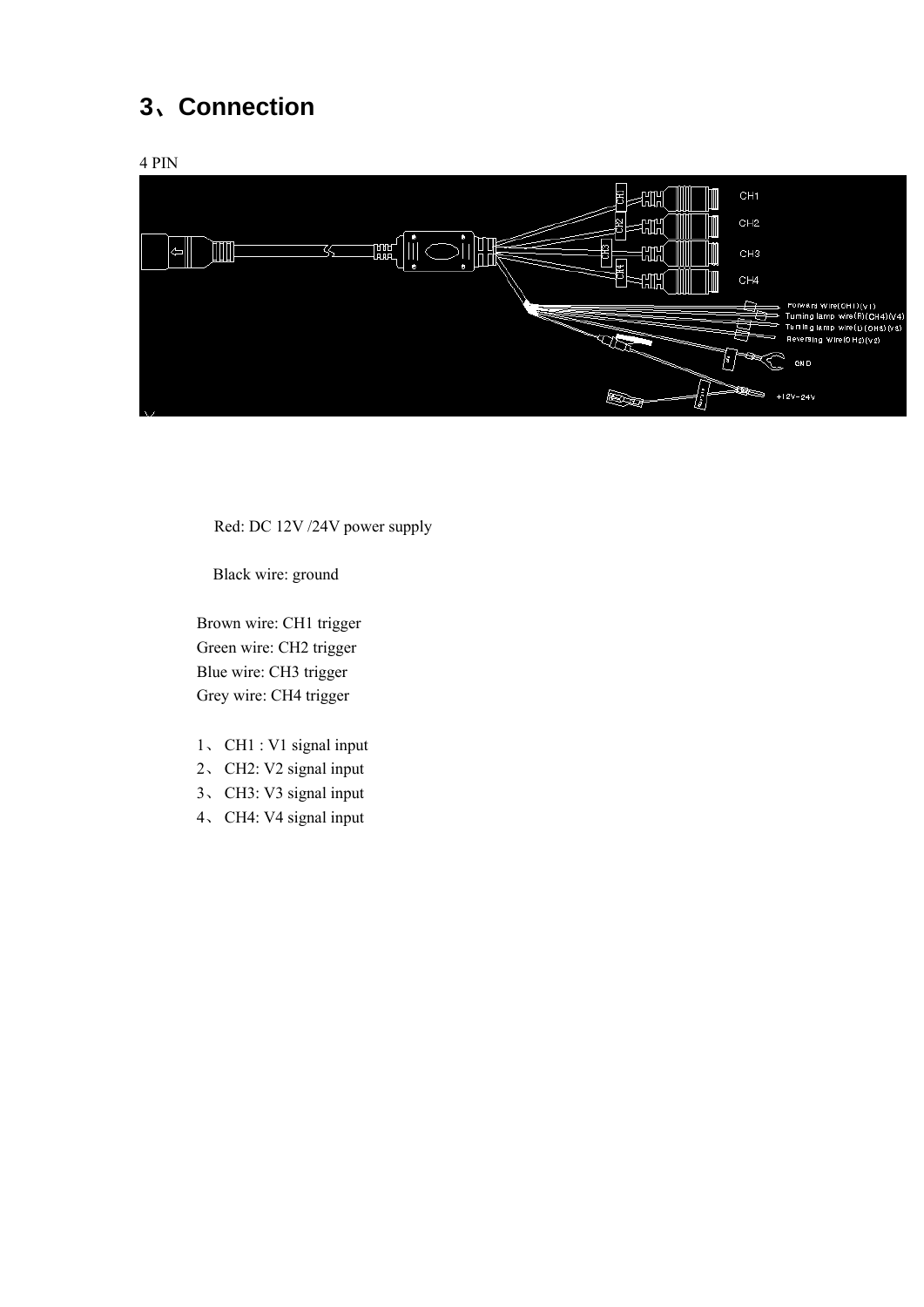### **Remote control function**



- 1. Turn on/off power
- 2. Switch at CH1/CH2/CH3/CH4
- 3. Sounds off
- 4. Enter: when DVR operating, switch at record & playback
- 5. UP: When DVR operating, select up
- 6. When DVR operating, can select menu set. To exit in menu status. Return video file list in playback.
- 7. Left direction key: select left .last song in playback status
- 8. OK key: recording / stop recording switch in recording status. Confirm in menu status。 Play / pause in playback status
- 9. Right key: Select right in menu status. Next song in playback status
- 10. 16:9 / 4:3 key, Switch aspect ratio
- 11. Down direction key: Select down direction
- 12. MODE Key: Switch image effect mode
- 13. VOL Key: decrease the sound, decrease analogy quantity
- 14. MENU key: To enter menu
- 15. VOL+ key: Increase the sound, increase analogy quantity
- 16. CH1 key: Enter CH1
- 17. CH2 key: Enter CH2
- 18. CH3 key: Enter CH3
- 19. CH4 key: Enter CH4

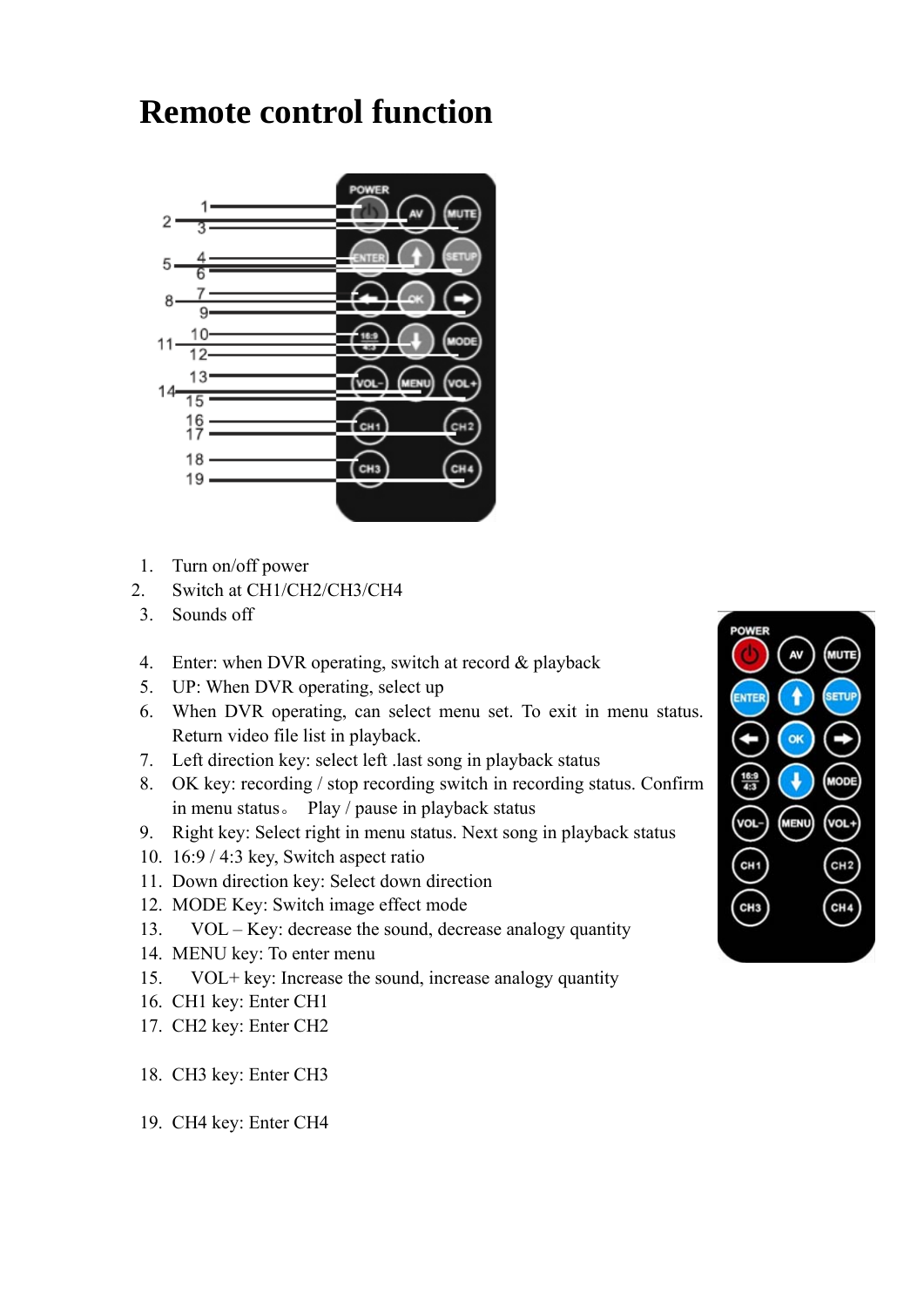## **Operating instructions**

### **1.Main interface instructions**



- 1) CH1/CH2/CH3/CH4: CH1/CH2/CH3/CH4 channel display
- 2013-05-17 12:01:25 Real data and time display
- 3) REC instruction: recording when "REC" in red word. Recording stopped when "REC" in white word
- 4) A single video amplification



### **2**、**Menu operation**

1) Press the  $\frac{1}{2}$  "key on remote control to set " Contrast"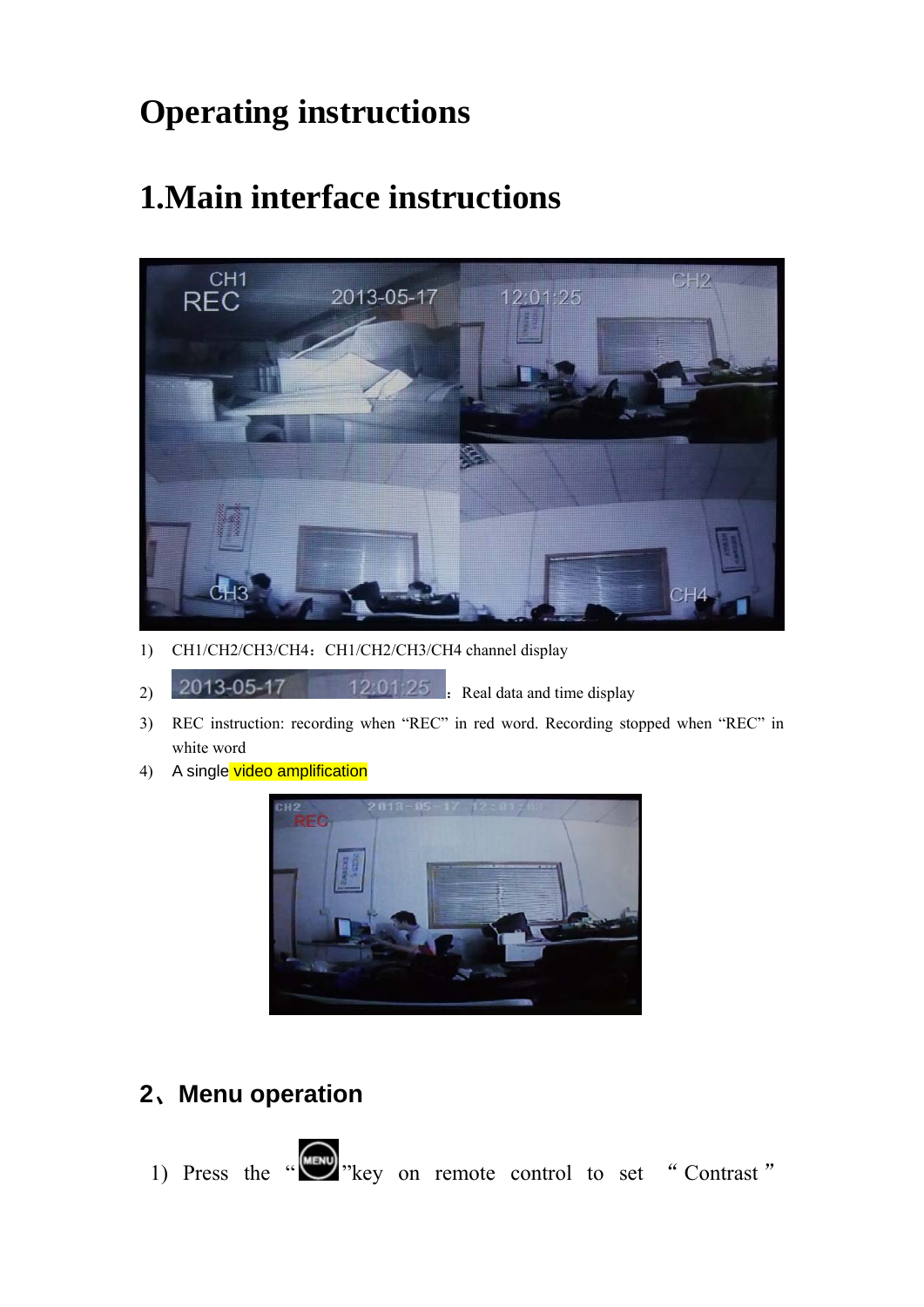

1. Video play: Enter videoplay menu( see figure as follows), select the video and play video by remote controller to playback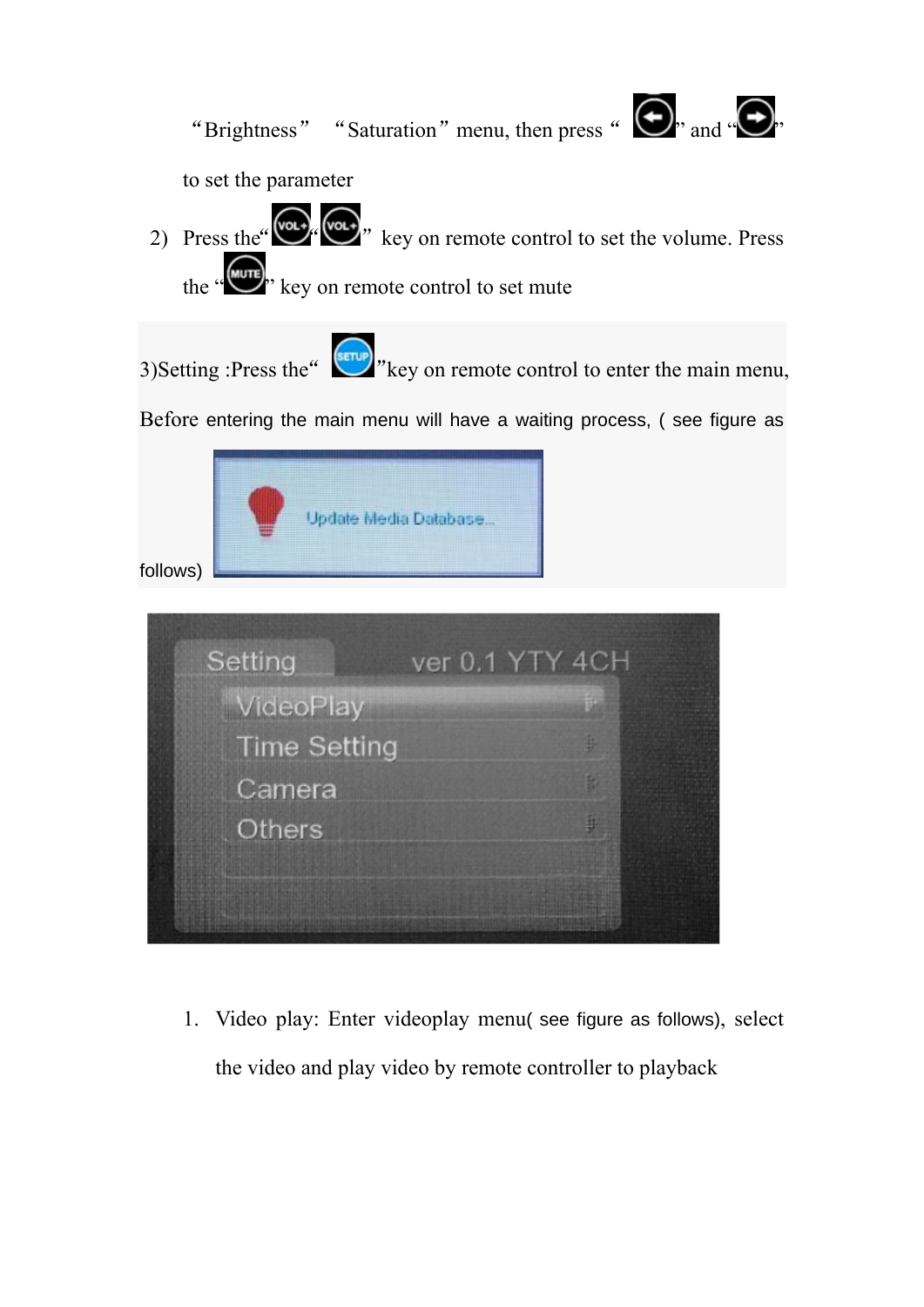|                                         | VideoPlay                                                                                                                                                          |                                                                                              |  |
|-----------------------------------------|--------------------------------------------------------------------------------------------------------------------------------------------------------------------|----------------------------------------------------------------------------------------------|--|
| 露<br><b>COL</b><br>$\blacksquare$<br>OB | 0000804000206.avi<br>2. 20000804000206<br>3. 20000804000206<br>4. 20000804000206<br>5.20000804000206<br>6, 20000804000206<br>7.20000804000206<br>8. 20000804000206 | 83. 0 MB<br>83. 0 MB<br>83. 0 MB<br>83. 0 MB<br>83. 0 MB<br>83. 0 MB<br>83. 0 MB<br>83. 0 MB |  |

2. Time Setting: Enter the menu of Time setting (see figure as follows).user can set the date and time then save the setting.

| <b>Time Setting</b> |                 |
|---------------------|-----------------|
| Year Miller         | 1900            |
| Month               | 08              |
| Date                | <b>IV</b><br>04 |
| Hour                | <b>AV</b><br>00 |
| Minute              | b<br>15         |
| Exit                | 围               |

3. Camera: Enter the menu of the camera set (see figure as follows), to select the target channel (current view or all channels). (Notice: change the set of the recording channel will occupy memory large space; the system will be reset after exit the camera set. Recording Time min(s): Enter the menu of REC Time min(s); select the recording time from 3 minutes to 10 minutes to set for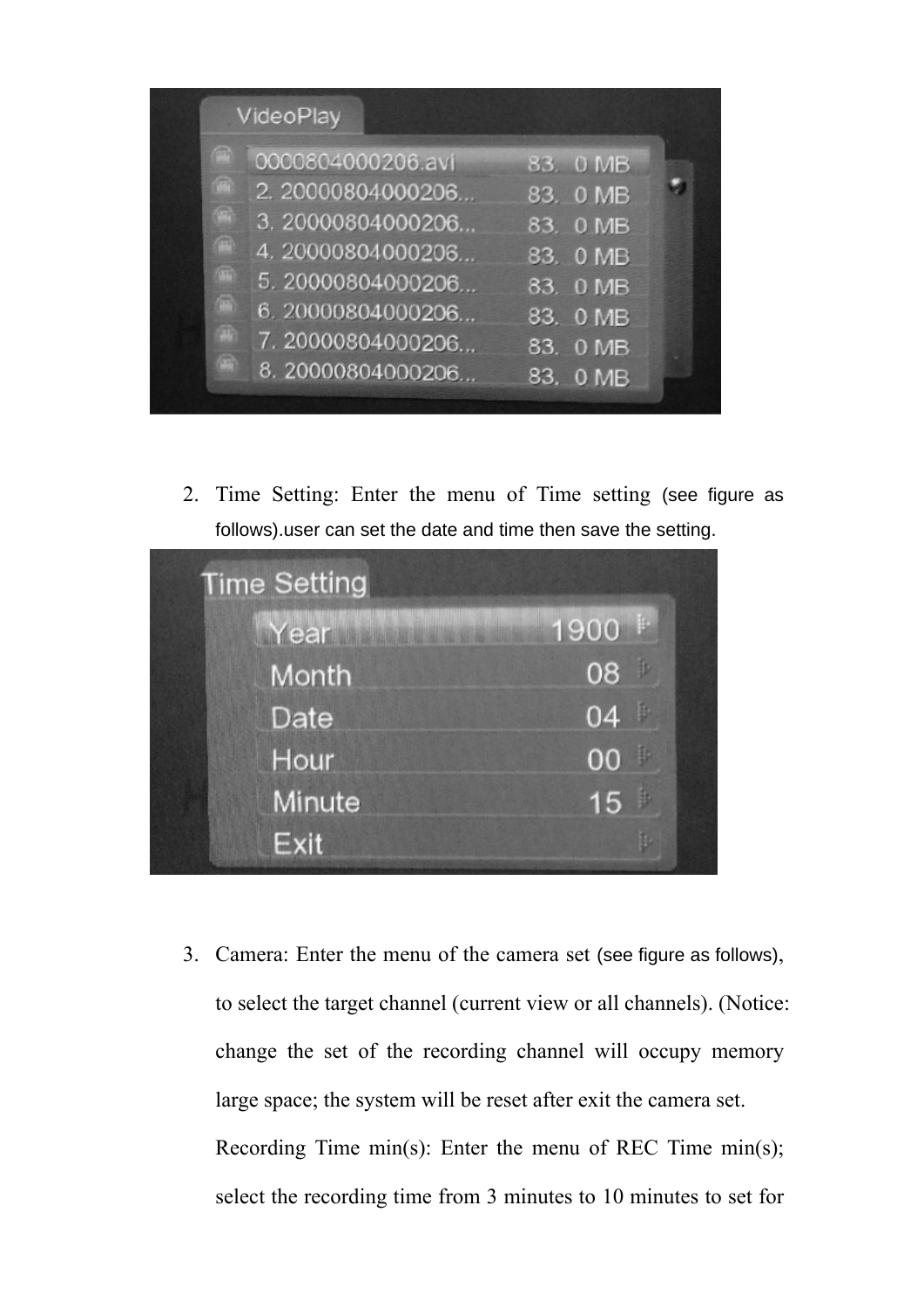every recording video.



4. Others: Enter the menu of the others (see figure as follows), select

the language "English" "Simplify Chinese" "Traditional Chinese" to set your desire

Revise delay: Enter the menu of the revise delay, select the revise delay "off" "2 Second" "3 Second" to set your desire



**3**、**Play Back**: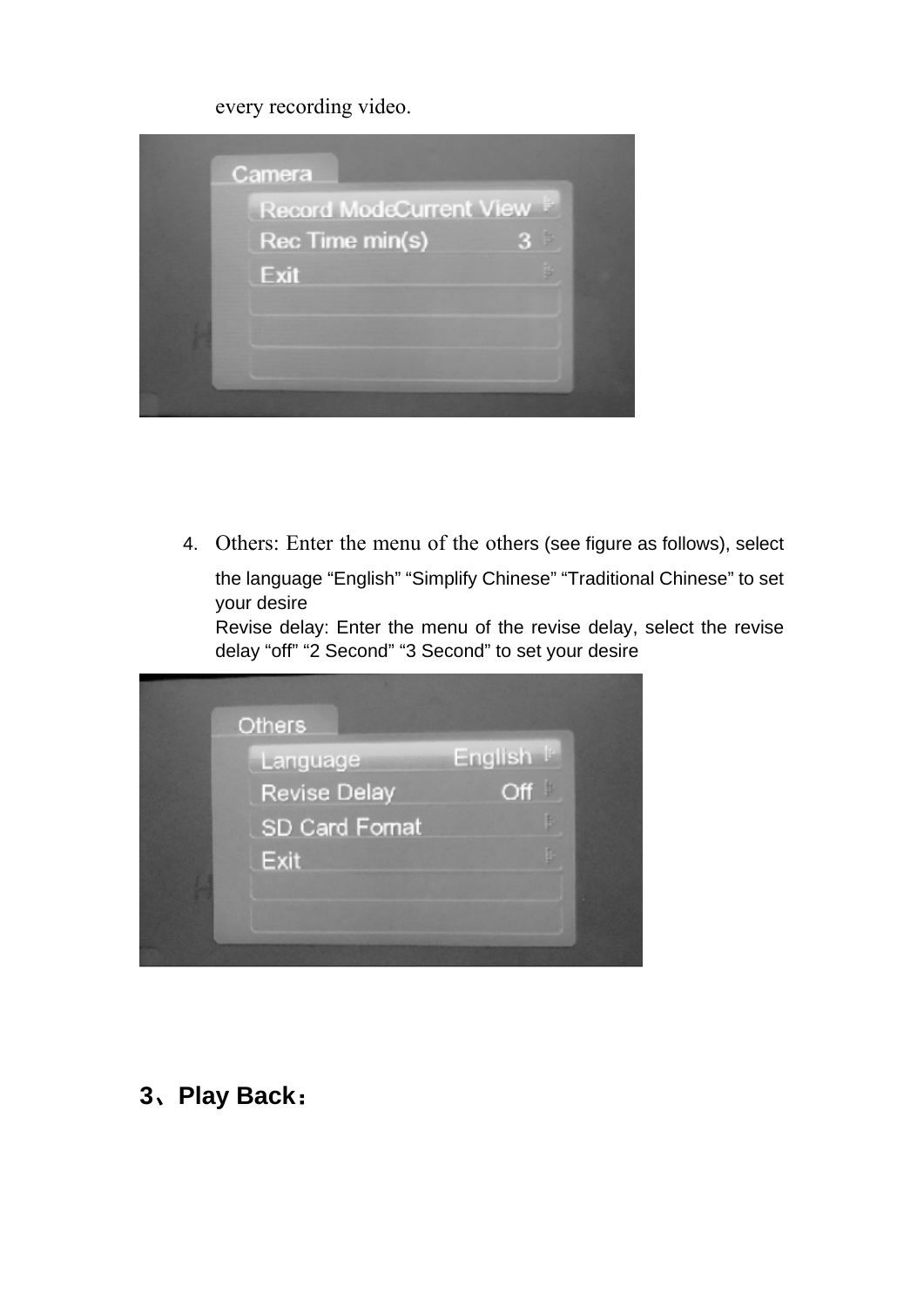

Enter the main menu ,to select your desire video to play in video play list

- 1) CH1/CH2/CH3/CH4 channel
- 2)  $2813 85 17$  11:49:23 REC real time and date
- 3) **DOCODED**: The current video file playback time display
- 4)  $20130517114919.494$  Playback file name
- $\frac{1}{5}$  00.06.40  $\frac{1}{5}$  The total time of current playback of video files

 $\overline{\phantom{a}}$   $\overline{\phantom{a}}$   $\overline{\phantom{a}}$   $\overline{\phantom{a}}$  System volume display

The user can do some setting such as play/puause, last song, the next song and return etc operation on panel keys or remote controller. Operation details please above Product description

### 六、**Accessories**

#### 1、cable



2、remote controller